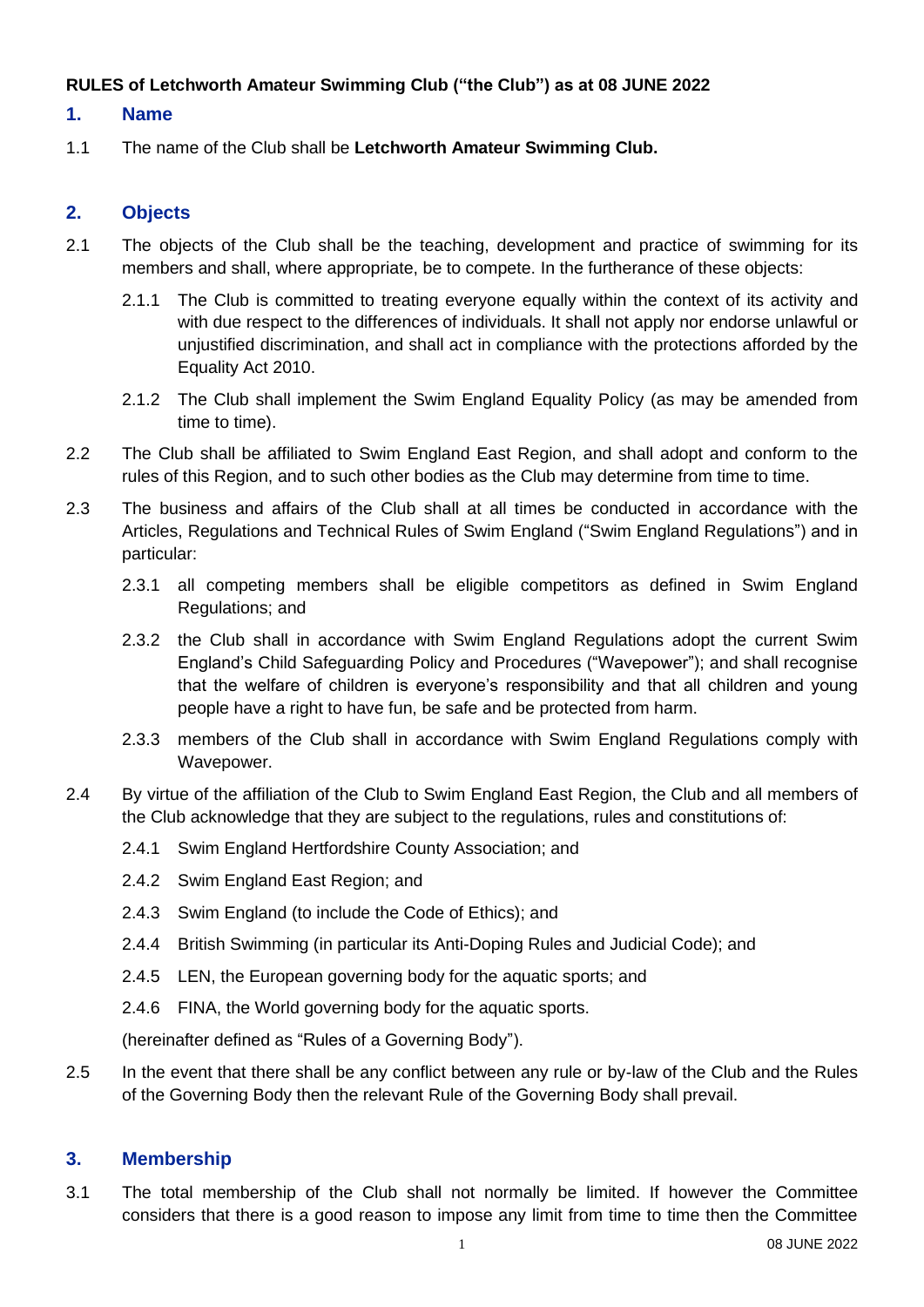shall put forward appropriate proposals for consideration at a General Meeting of the Club. The members shall have the right to impose (and remove) from time to time any limits on total membership (or any category of membership) of the Club.

- 3.2 Club membership consists of four parts all or some of which may have annual fees. The four parts with applicable fees to be paid by the due date are Club, County, Region and Swim England membership.
- 3.3 All persons who assist in any way with the Club's activities shall become members of the Club and hence Swim England and the relevant Swim England membership fee shall be paid.
- 3.4 Paid individuals who are not members of the Club must be members of a body which accepts that its members are bound by Swim England's Code of Ethics, Swim England Regulations relating to Wavepower, those parts of the Judicial Regulations and procedures necessary for their implementation and whilst engaged in activities under the jurisdiction of Swim England shall be subject to all the constraints and privileges of the Judicial Regulations.
- 3.5 Any person who wishes to become a member of the Club must submit an application by the Club's stated process to the Club Secretary (and in the case of a child under 18 years of age the application must be submitted by the applicant's parent or guardian). The Club application process should be able to view either online or via a paper format.
- 3.6 Admission to membership shall be determined by the Club's agreed process. In its consideration of applications for membership, the Club shall not act in a discriminatory manner and in particular, shall adhere to the Equality Act 2010 (as may be amended). Accordingly, (unless the Club chooses to restrict its membership to only people who share the same Protected Characteristic) the Club shall not refuse membership on the basis of a Protected Characteristic within the Equality Act 2010. Neither may refusal be made on the grounds of political persuasion.
- 3.7 The Club may refuse membership only for good and sufficient cause, such as conduct or character likely to bring the Club or the sport into disrepute, or, in the case of a swimmer, being unable to achieve the entry standards as laid down and provided by the Club to the applicant for membership. The Club shall be required to give reasons for the refusal of any application for membership. Any person refused membership may seek a review of this decision before a Review Panel.
- 3.8 Membership is not transferable. This includes the transfer of membership rights from a child under 18 years of age to a parent or guardian.

## **4. Membership and Other Fees**

- 4.1 The annual membership fee and all other fees payable to the Club shall be determined from time to time by the Committee and the Committee shall in so doing make special provision for different classes of membership as it shall determine.
- 4.2 The annual Swim England, Region and County fees (if any) shall be due on joining the Club and thereafter on the 1<sup>st</sup> January each year. The Club fees shall be due on the enrolment day at the start of each term.
- 4.3 The Club shall inform all members of the fees payment structure and whether annual fees are paid in full or via an appointed scheme. Any member whose fees are unpaid by the date falling 30 days after the due date for payment may be suspended by the Committee from some or all Club activities from a date to be determined by the Committee and until such payment is made.
- 2 08 JUNE 2022 4.4 The Committee shall, from time to time, have the power to determine the Club annual membership and other fees. This shall include the power to make such a change in the fees as shall, where the Club pays the relevant affiliation fees to Swim England on behalf of members, be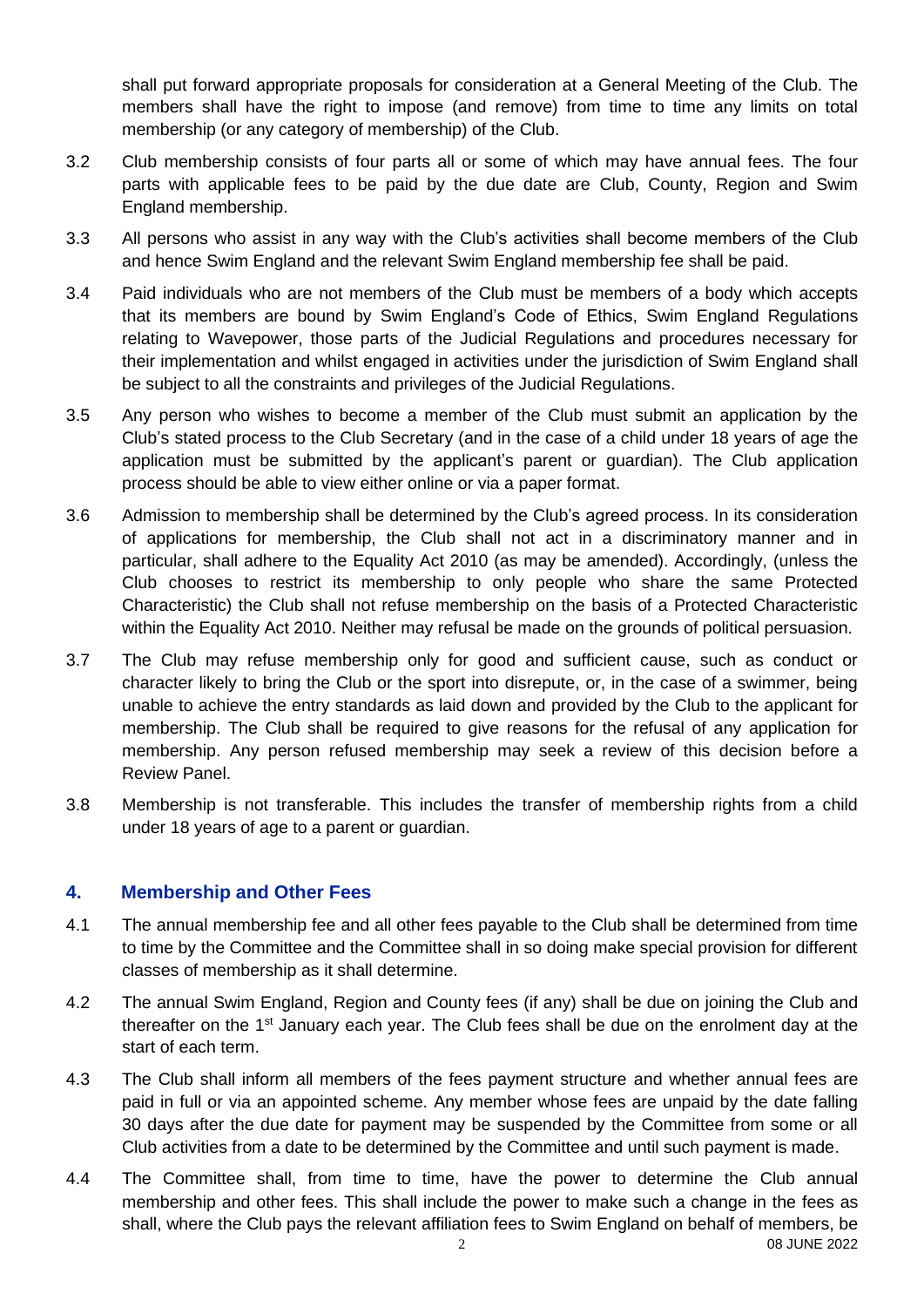consequential upon a change of such fees. Any increase in subscriptions shall be advised to the members in writing with the reasons for any increase to be reported to the members at the next Annual General Meeting.

4.5 The Executive Officers (or the Committee) shall have the power in special circumstances to remit the whole or part of the Club fees, to address issues of social inclusion. The club may also make suitable arrangements for the required payment of Swim England, Regional and County fees (where applicable).

#### **5. Resignation**

- 5.1 A member wishing to resign membership of the Club must give to the Club Secretary written notice of their resignation via post or electronic means.
- 5.2 A member whose fees are more than two months in arrears shall be deemed to have resigned from the Club and their membership terminated. Where membership has been terminated in this way the member shall be informed in writing either via post to the last known address or by electronic means.
- 5.3 A member who resigns from the Club or whose membership is terminated shall not be entitled to have any part of the annual Club, Swim England, Region or County membership fee refunded and must immediately return any Club or external body's property.
- 5.4 The Swim England Membership Department and the relevant Swim England Region shall be informed by the Club should a member resign or have their membership terminated when still owing money or property to the Club.

## **6. Expulsion and Other Disciplinary Action**

- 6.1 The Committee shall have power to expel a member when, in its opinion, it would not be in the interests of the Club for the individual to remain a member. The Club in exercising this power shall comply with the provisions of Rules 6.3 and 6.4 below.
- 6.2 Upon expulsion the former member shall not be entitled to have any part of the annual Club membership fee refunded and must immediately return any Club or external body's property held.
- 6.3 The Club shall comply with the relevant Judicial Regulations (Regulations 150-155 inc) for handling Internal Club Disputes as the same may be revised from time to time.
- 6.4 A member may not be expelled or (subject to Rule 6.5 below) be made the subject of any other penalty unless the panel hearing the complaint shall unanimously vote in favour of the expulsion of (or other penalty imposed upon) the member.
- 6.5 The Officers of the Club (or any person to whom the Committee shall delegate this power) may temporarily suspend or exclude a member from particular training sessions and/or wider Club activities, when in their opinion or following, such action is in the interests of the Club. Where such action is taken the incident or matter will thereafter be dealt with in accordance with the appropriate Judicial Regulations.
- 6.6 Swim England shall have power to temporarily suspend members or suspend members for a specified term in accordance with Judicial Regulations and Child Safeguarding Regulations as the same may be revised from time to time.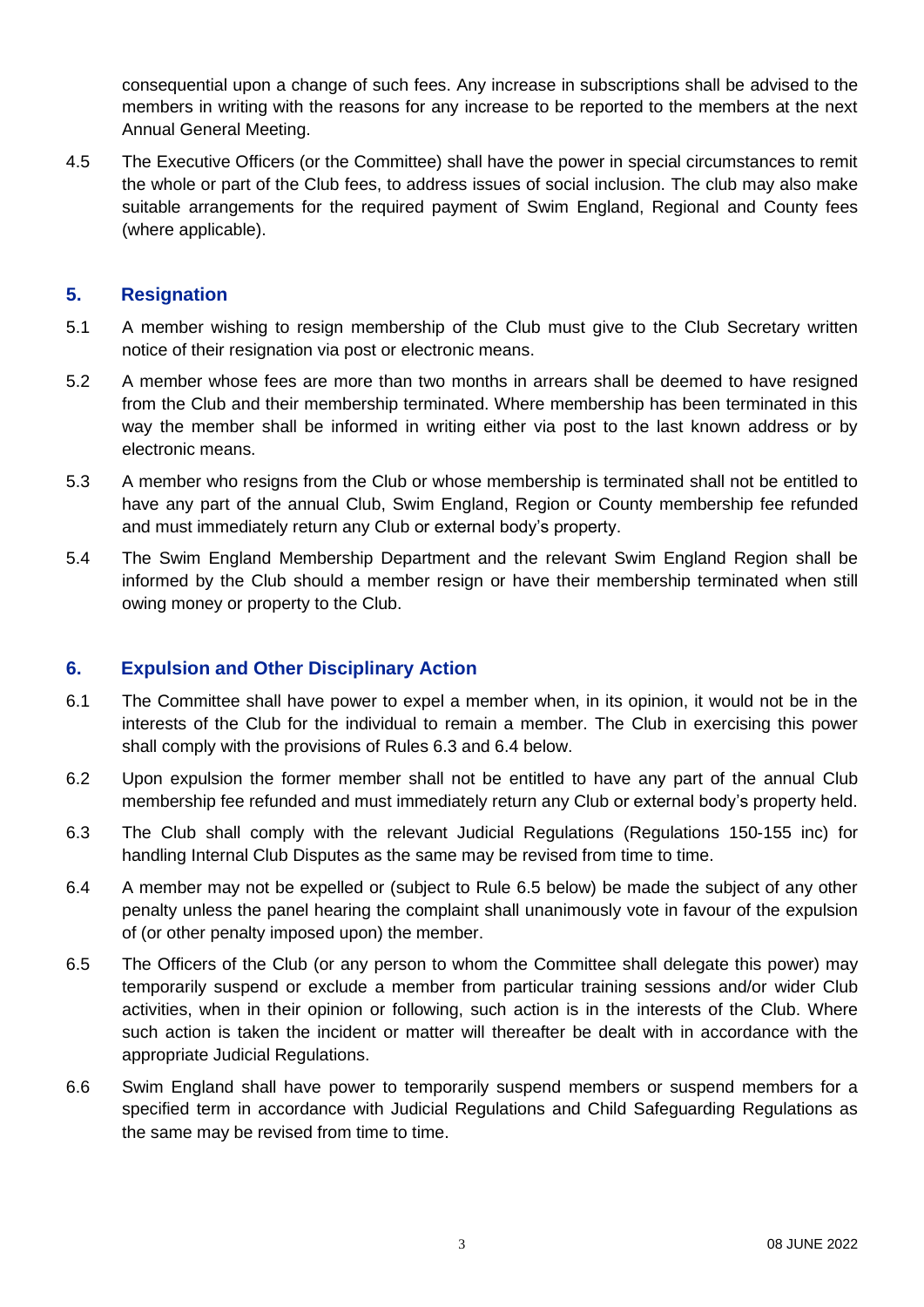# **7. Committee**

- 7.1 The Committee shall consist of the Chairman, Secretary, Treasurer (together "the Executive Officers of the Club") and ten elected members all of whom must be members of the Club. All Committee members must be not less than 18 years of age though the Committee may allow younger member(s) to attend their meetings without power to vote.
- 7.2 In accordance with Wavepower the Committee shall appoint a member of the Club as Welfare Officer who must be not less than 18 years of age, who should have an appropriate background and who is required to undertake appropriate training in accordance with Wavepower. The Welfare Officer shall not be related to or in a relationship with any one of the 'Executive Officers of the Club' or the Club's Coaches or Teachers.
- 7.3 The Welfare Officer will have a right to attend Committee meetings without a power to vote. Attendance at meetings will be for the purpose of sharing or addressing matters relating to Welfare.
- 7.4 The Executive Officers and Committee members shall be proposed seconded and elected at the Annual General Meeting each year and shall remain in office until their successors are elected at the next Annual General Meeting and take office when the Chairman has closed the meeting. Any vacancy occurring by resignation or otherwise may be filled by the Committee. Retiring Executive Officers and members of the Committee shall be eligible for re-election.
- 7.5 Committee meetings shall be held at regular intervals and the quorum of that meeting shall be 50% of the number entitled to vote with at least one executive officer present. The Chairman and the Secretary shall have discretion to call further meetings of the Committee if they consider it to be in the interests of the Club. The Secretary shall give all the members of the Committee not less than two days written notice of a meeting. Decisions of the Committee shall be made by a simple majority (and in the event of equality of votes the Chairman (or the acting Chairman of that meeting) shall have a casting or additional vote.) The Secretary, or in their absence a member of the Committee, shall take minutes.
- 7.6 In the event that a quorum is not present within 30 minutes of the stated start time, a meeting shall stand adjourned to the time and date falling seven days after the date of the meeting, or such other date and time as may be determined by the Chairman. If a quorum is not present at the adjourned meeting then those Committee members attending may act for the purpose of calling a Special General Meeting of the members, to which the provisions as to minimum notice contained in Rule 10.2 shall not apply.
- 7.7 In addition to the members so elected the Committee may co-opt up to three further members of the Club who shall serve until the next Annual General Meeting. Co-opted members shall not be entitled to vote at the meetings of the Committee and shall not be counted in establishing whether a quorum is present.
- 7.8 The Committee may from time to time appoint such sub-committees and roles as they may consider necessary (and to remove (in whole or in part) or vary the terms of reference of such sub-committees) and may delegate to them such of the powers and duties of the Committee as the Committee may determine. All sub-committees shall periodically report their proceedings to the Committee and shall conduct their business in accordance with the directions of the Committee.
- 7.9 The Committee shall be responsible for the management of the Club and shall have the sole right of appointing and determining the terms and conditions of service of employees of the Club. The Committee shall have power to enter into contracts for the purposes of the Club on behalf of all the members of the Club. The Committee shall be responsible for ensuring that the Accounts of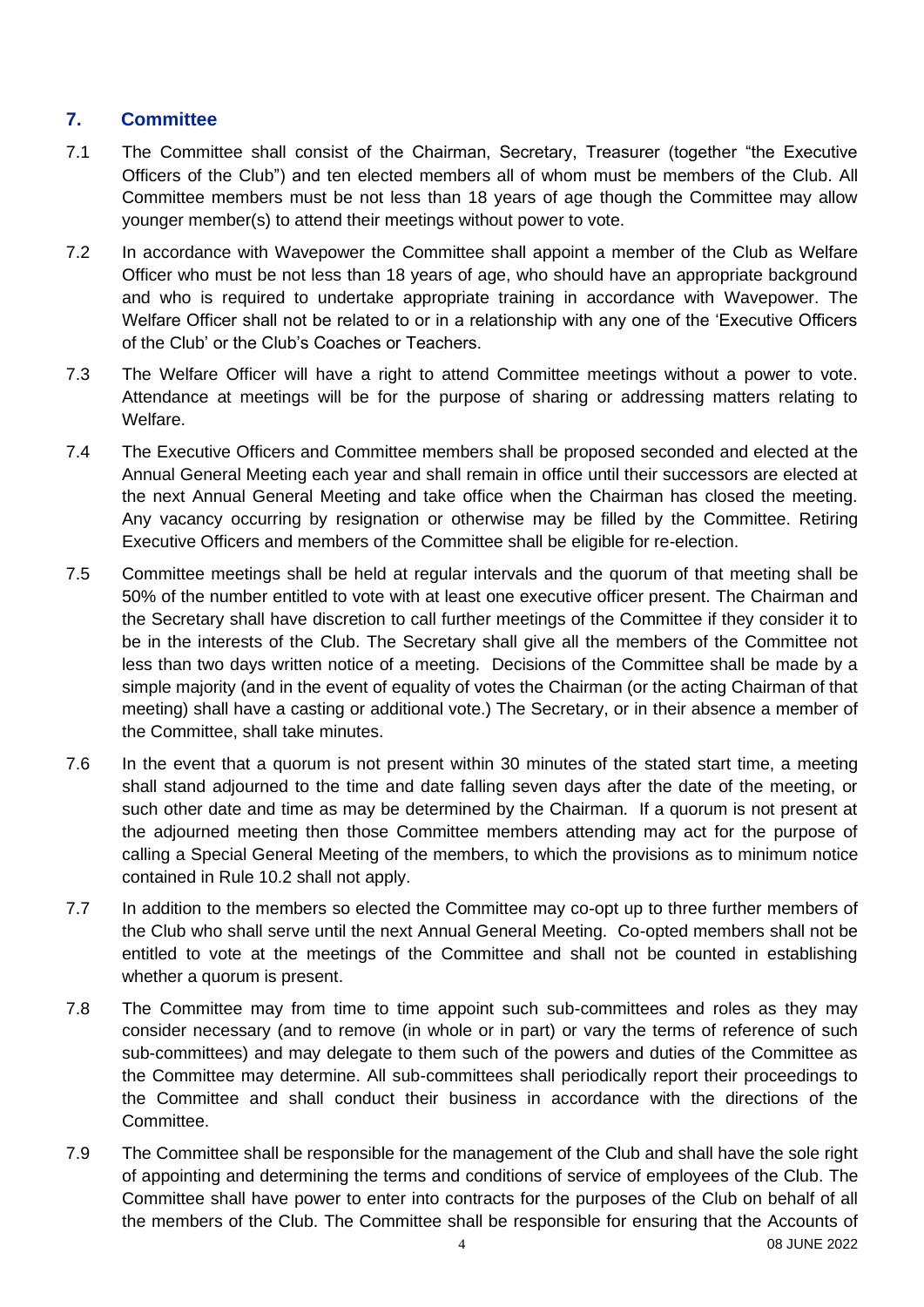the Club for each financial year be examined by an independent examiner to be appointed by the members in a General Meeting.

- 7.10 The members of the Committee shall be entitled to an indemnity out of the assets of the Club for all expenses and other liabilities properly incurred by them in the management of the affairs of the Club.
- 7.11 The Committee shall maintain a log of Accidents/Incidents at Club related activities. Details of such shall be reported to the insurers in accordance with the Accident/Incident Notification guidelines. The Club shall make an annual return to the Swim England Membership Department indicating whether or not an entry has been made in the prescribed online form. A copy of entries should be kept for a period of six years or in respect of an injury to a child they should be kept for six years after they attain 18 years of age.
- 7.12 The Committee shall retain all financial records relating to the Club and copies of minutes of all meetings for a minimum period of six years.

## **8. Ceremonial Positions and Honorary Members/Life Members**

- 8.1 The Annual General Meeting of the Club, if it thinks fit, may elect a President and Vice-Presidents. A President or Vice-President need not be a member of the Club on election but shall, *ex officio,* be an honorary member of the Club and must be included in the Club's Annual Return of Members to Swim England.
- 8.2 The Committee may nominate any person as an honorary member of the Club for a specified period of time, or as a life member, and they shall be entitled to all the privileges of membership except that they shall not be entitled to vote at meetings and serve as Officers or on the Committee unless any such person shall also be a fee paying member of the Club in accordance with Rule 3. Such honorary members and life members must be elected at the Annual General Meeting, confirmed annually and be included in the Club's annual return as to membership.
- 8.3 Honorary and/or life memberships may only be removed at an Annual General Meeting of the Club, when it shall be properly proposed in accordance with these Rules.
- 8.4 A minimum of **21** days in advance of the Annual General Meeting, the Committee shall write to all holders of honorary and/or life membership effected by the above proposal drawing the proposal to their attention and inviting them to attend the Annual General Meeting*.* Reasons for the proposal will be circulated with the agenda.
- 8.5 Where the effected holder or holders of the honorary and/or life membership do not attend or are unable to attend the Annual General Meeting, the Chairman may allow the matter (in so far as it relates to the absent person(s)) to proceed directly to vote, which shall be by [show of hands OR secret ballot.

#### **9. Annual General Meeting**

- 9.1 The Annual General Meeting of the Club shall be held each year on a date in December*.* The date, time and venue / online option for the Annual General Meeting shall be fixed by the Committee.
- 9.2 For the purpose of participation in voting at an Annual General Meeting of the Club, all persons shall have been a member as at the membership deadline day which is the date of closure of nominations and submission of proposals.
- 9.3 The purpose of the Annual General Meeting is to transact the following business: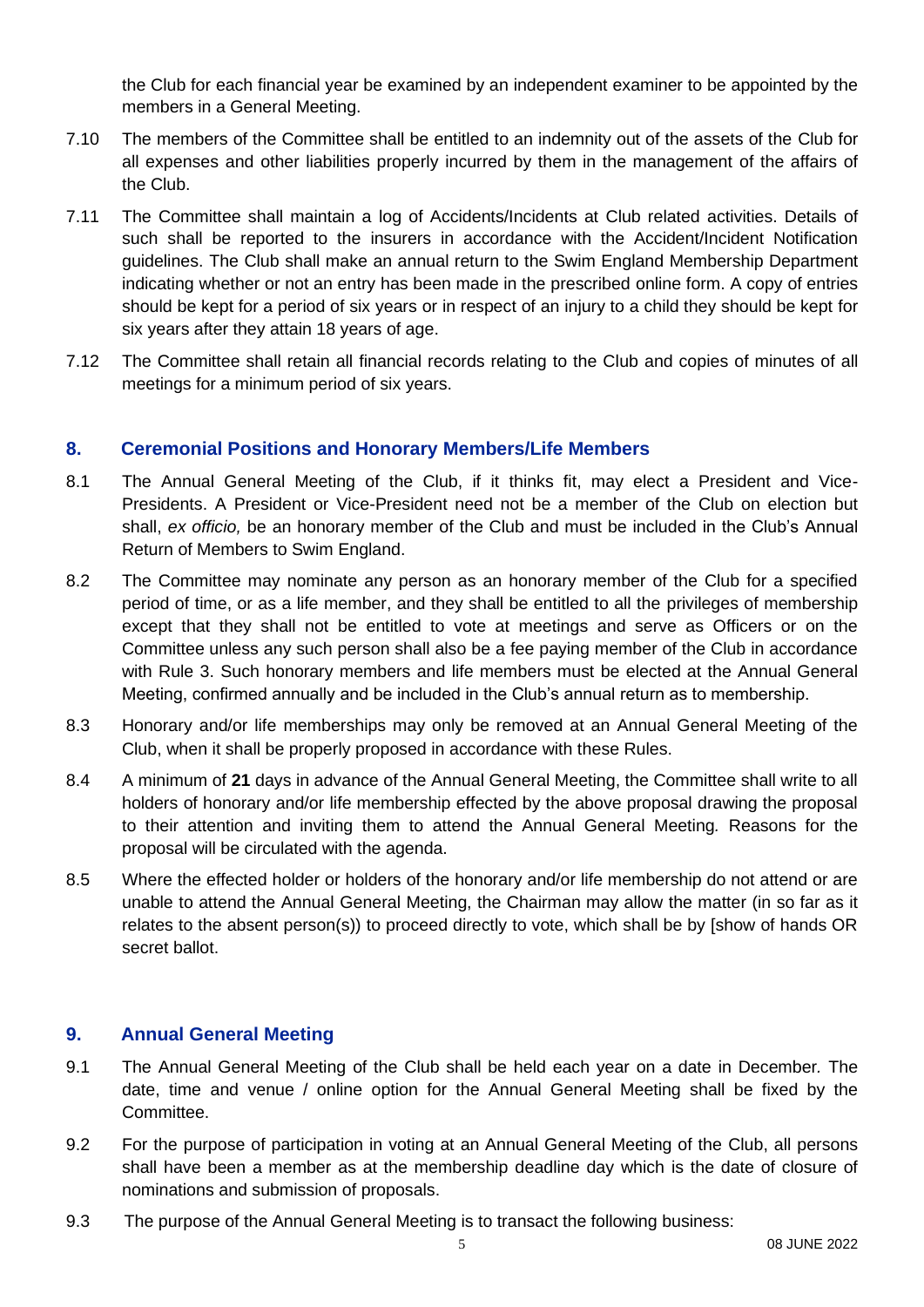- 9.3.1 to receive the Chairman's report of the activities of the Club during the previous year;
- 9.3.2 to receive and consider the accounts of the Club for the previous year and the report on the accounts of the independent examiner and the Treasurer's report as to the financial position of the Club;
- 9.3.3 to remove and elect the independent examiner (who must not be a member of the Committee or a member of the family of a member of the Committee) or confirm that he/she remain in office;
- 9.3.4 to elect the Executive Officers and other members of the Committee;
- 9.3.5 to decide on the dissolution of existing honorary and/or Life membership categories;
- 9.3.6 to decide on any resolution which may be duly submitted in accordance with Rule 9.6;
- 9.3.7 to elect or reaffirm the Custodians of the Club.
- 9.4 For the Annual General Meeting the Secretary shall be responsible for sending to each member at his/her last known postal or electronic address a written agenda giving notice of the date, time and venue of the General Meeting no later than **28** days prior to the published date. The Notice of Meeting shall in addition wherever possible be displayed on the Club Notice Board where one exists.
- 9.5 Nominations for election of members to any office or for membership of the Committee shall be made in writing by the proposer and seconder to the Secretary not later than **21** days prior to the published date of the meeting*.* Both proposer and seconder must be a fully paid member of the Club and Swim England at the time of nomination. The nominee shall be required to indicate in writing on the nomination form his/her willingness to stand for election.
- 9.6 Any member shall be entitled to put any proposal for consideration at an Annual General Meeting provided the proposal in writing is received by Secretary not later than **21** days prior to the published date of the meeting.
- 9.7 No less than **14** days before the published meeting date, together with the resolutions to be proposed, a list of the nominees for the Committee posts and a copy of the examined accounts will be circulated to all Club members.

## **10. Special General Meeting**

- 10.1 A Special General Meeting may be called at any time by the Committee at a committee meeting.
- 10.2 A Special General Meeting shall be called by the Committee and held within **28** days of receipt by the Secretary of a requisition in writing signed by not less than seven members entitled to vote at a General Meeting or, if greater, such number as represents one-tenth in number of such members, stating the purposes for which the meeting is required and the resolutions proposed.
- 10.3 For the purpose of participation in voting at a Special General Meeting of the Club, all persons shall have been a member as at the membership deadline day which is the date that the requisition for the meeting was made by the Committee or members.
- 10.4 In the case of a Special General Meeting the Secretary shall be responsible for sending to each member at his/her last known postal or electronic address a written agenda giving notice of the date, time and venue no later than **21** days prior to the date agreed by the Committee following the requisition submitted stating the purposes for which the meeting is required and the resolutions proposed.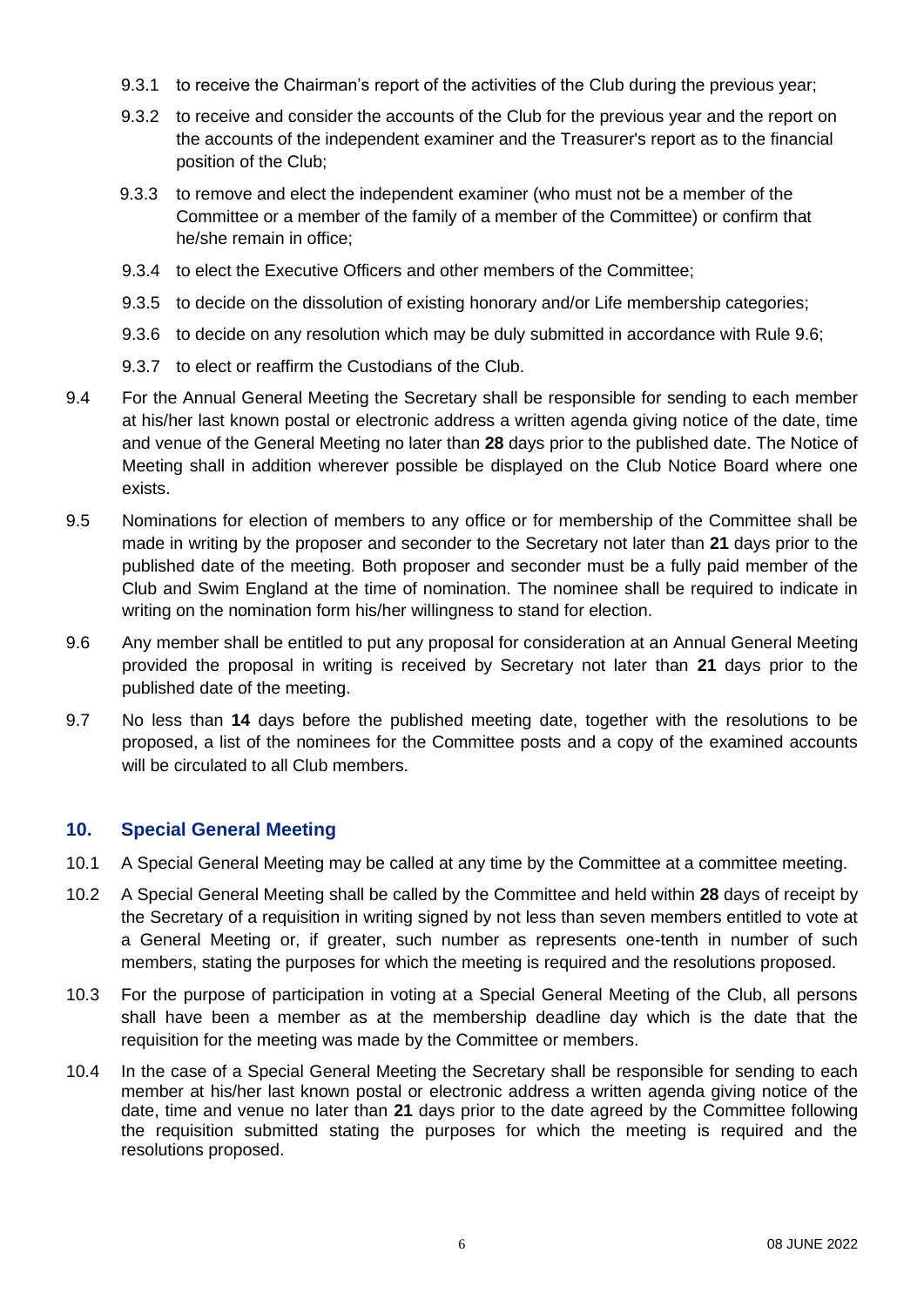# **11. Procedure at the Annual and Special General Meetings**

- 11.1 The Committee can decide to hold the Annual or Special General Meeting virtually, using such electronic and video technology as it sees fit.
- 11.2 The quorum for the Annual and Special General Meetings shall be seven members entitled to vote at the Meeting or, if greater, such number as represents one-tenth in number of such members.
- 11.3 The Chairman, or in the Chairman's absence a member appointed by the Committee shall take the chair. Each member present shall have one vote and resolutions shall be passed by a simple majority. In the event of an equality of votes the Chairman shall have a casting or additional vote.
- 11.4 Only paid up members who have reached their  $16<sup>th</sup>$  birthday shall be entitled to be heard and to vote on all matters.
- 11.5 The Secretary, or in his/her absence a member of the Committee, shall take minutes at the Annual and Special General Meetings.
- 11.6 The appointed Chairman of the meeting shall have unlimited authority upon every question of order and shall be, for the purpose of such meeting, the sole interpreter of the Rules of the Club.

# **12. Alteration of the Rules and Other Resolutions**

12.1 The Rules may be altered by resolution at an Annual or Special General Meeting provided that the resolution is carried by a majority of at least (two-thirds) of members present and entitled to vote at the General Meeting. No amendment(s) to the Rules shall become effective until such amendment(s) shall have been submitted to and validated by such person as is authorised to do so by Swim England East Region.

## **13. By-Laws**

13.1 The Committee shall have power to make, repeal and amend regulations and by-laws as they may from time to time consider necessary for the wellbeing of the Club. Such regulations, bylaws, repeals and amendments shall have effect until set aside by the Committee or at a General Meeting. The Committee shall have power to settle disputed points not otherwise provided for in this Constitution.

## **14. Finance**

- 14.1 All monies payable to the Club shall be received by the Treasurer and deposited in a bank account in the name of the Club.
- 14.2 No sum shall be drawn from that account except by the method agreed by the Committee which includes a minimum of two authorisations. Any monies not required for immediate use may be invested as the Committee in its discretion think fit.
- 14.3 The income and property of the Club shall be applied only in furtherance of the objects of the Club and no part thereof shall be paid by way of bonus, dividend or profit to any members of the Club, (save as set out in Rule 17.3).
- 14.4 The Committee shall have power to authorise the payment of remuneration and expenses to any Officer, member or employee of the Club and to any other person or persons for services rendered to the Club.
- 14.5 The financial transactions of the Club shall be recorded by the Treasurer in such manner as the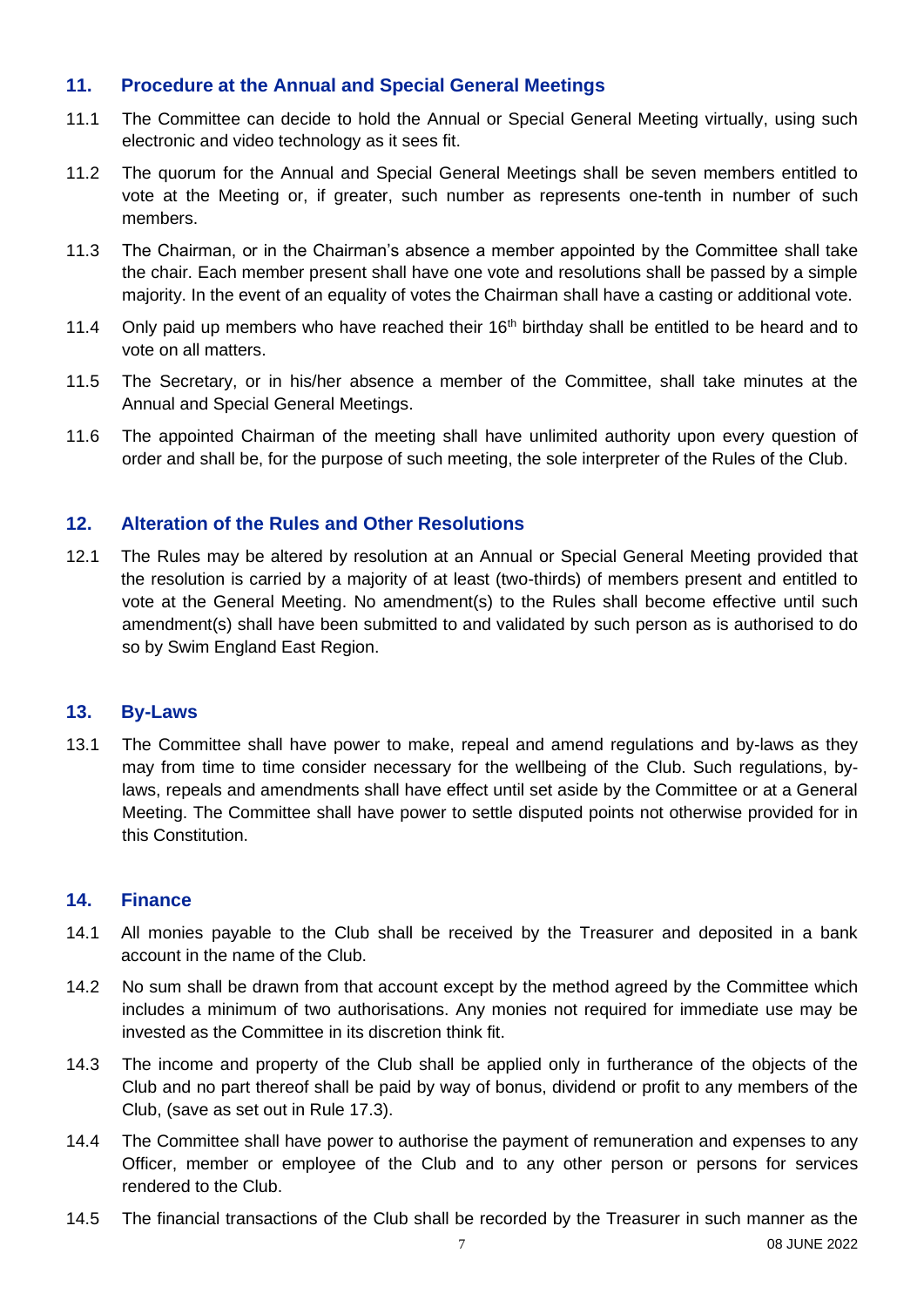Committee thinks fit.

14.6 The financial year of the Club shall be the period commencing on  $1<sup>st</sup>$  October and ending on  $30<sup>th</sup>$ September. Any change to the financial year shall require the approval of the members in a General Meeting.

# **15. Borrowing**

- 15.1 The Committee may borrow money on behalf of the Club for the purposes of the Club from time to time at their own discretion up to such limits on borrowing as may be laid down from time to time by the General Meeting for the general upkeep of the Club or with the (prior) approval of a General Meeting for any other expenditure, additions or improvements.
- 15.2 When so borrowing the Committee shall have power to raise in any way any sum or sums of money and to raise and secure the repayment of any sums or sums of money in such manner or on such terms and conditions as it thinks fit, and in particular by mortgage of or charge upon or by the issues of debentures charged upon all or any part of the property of the Club.
- 15.3 The Committee shall have no power to pledge the personal liability of any member of the Club for the repayment of any sums so borrowed.

# **16. Property**

- 16.1 The property of the Club, other than cash at the bank, shall be vested in not less than two but not more than four Custodians who shall be members of the Club over 18 years of age. They shall deal with the property as directed by resolution of the Committee and entry in the minute book shall be conclusive evidence of such a resolution.
- 16.2 The Custodians shall be elected and reaffirmed at an Annual General Meeting of the Club and shall hold office until death or resignation unless removed by a resolution passed at a General Meeting.
- 16.3 The Custodians shall be entitled to an indemnity out of the property of the Club for all expenses and other liabilities properly incurred by them in the discharge of their duties.

## **17. Dissolution**

- 17.1 A resolution to dissolve the Club shall only be proposed at a General Meeting and shall be carried by a majority of at least three - quarters of the members present and entitled to vote. A specific date for the dissolution shall be included in the resolution.
- 17.2 The dissolution shall take effect from the date specified in the resolution and the members of the Committee shall be responsible for the winding-up of the assets and liabilities of the Club.
- 17.3 Any property remaining after the discharge of the debts and liabilities of the Club shall be given to a charity or charities (or other non-profit making organisation having objects similar to those of the Club for the furtherance of such objects) nominated by the last Committee.

#### **18. Acknowledgement**

- 18.1 The Members acknowledge that these Rules constitute a legally binding contract to regulate the relationship of the members with each other and the Club.
- 18.2 This constitution must be readily available to all club members. This may be via posting on the Club website or shared with members annually at time of membership renewal.